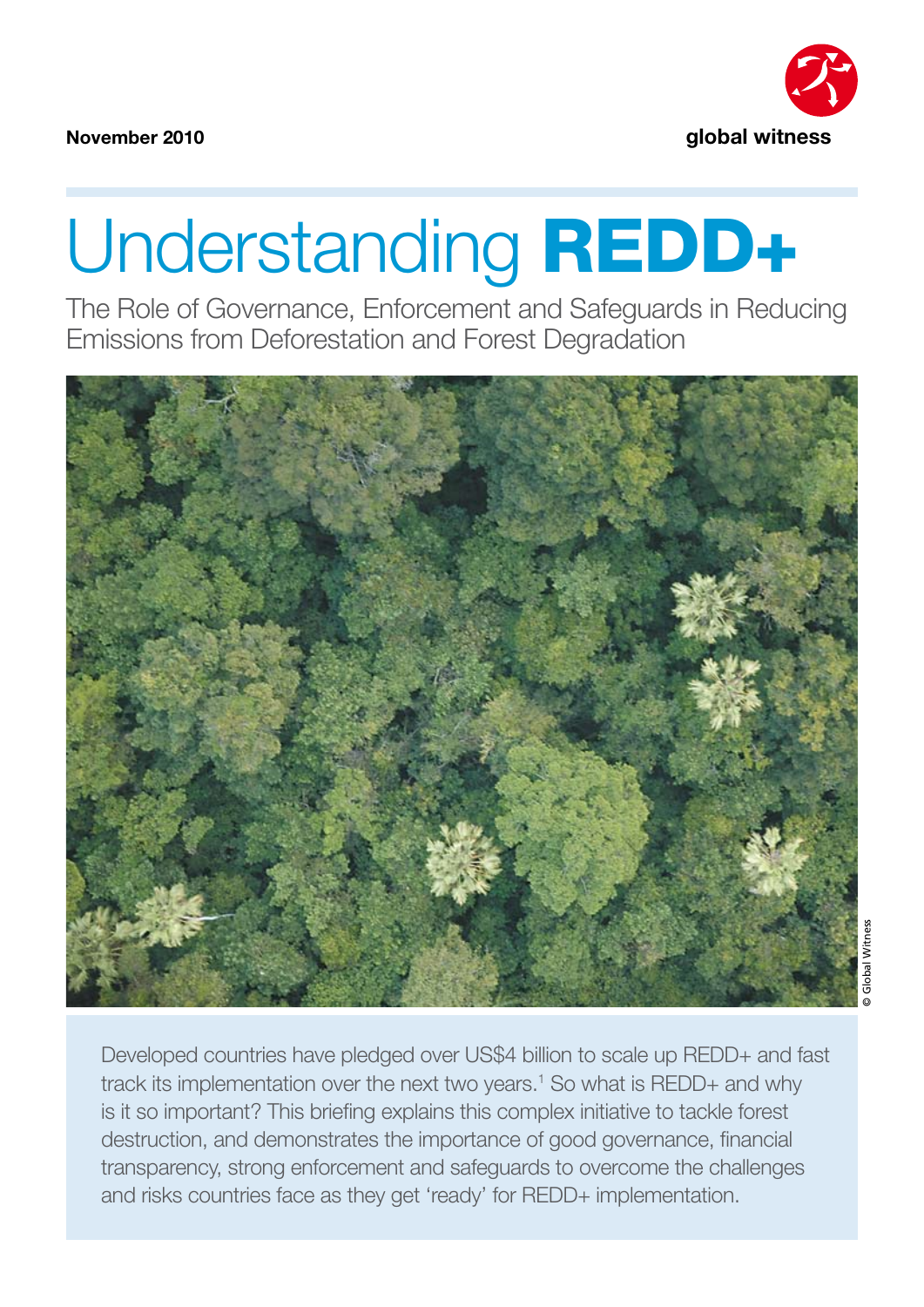## What is REDD+ and why is it important?

REDD+ is an international mechanism under negotiation within the UN climate talks and other international forums which will provide compensation to governments, communities, companies or individuals in developing countries for actions taken to Reduce Emissions from Deforestation and forest Degradation below an established reference level. In essence, it aims to incentivise forest protection over forest destruction. REDD+ is expected to be an integral part of a new climate agreement and to include a system for monitoring activities and ensuring they deliver results. The 'plus' relates to the scope of activities qualifying for compensation.2

Forests not only absorb carbon dioxide (CO<sub>2</sub>) from the atmosphere, acting as natural sinks, but when they are destroyed or degraded they release large amounts of CO<sub>2</sub> into the air, contributing significantly to global warming. Forest loss contributes as much as 12-15% of annual greenhouse gas (GHG) emissions, about the same as the entire global transport sector. When forest degradation and peatland degradation are included, emissions from deforestation and forest degradation are estimated at up to 20% of total global emissions.<sup>3</sup> Past attempts to tackle forest loss in developing countries have mostly failed, undermined by policy failures, weak governance and perverse incentives. REDD+ presents the best chance yet to reverse the downward trend – but only if the design, implementation and priorities are right.

## The multi-track negotiations and rise of the REDD+ Partnership

The overarching agreement on REDD+ is being negotiated under the United Nations Framework Convention on Climate Change (UNFCCC). However, under intense political pressure to fast-track the process, the rules governing REDD+ are evolving rapidly and simultaneously under three multilateral institutions; the Forest Carbon Partnership Facility (FCPF), the UN-REDD Programme,<sup>4</sup> and the Forest Investment Programme (FIP). Under UN-REDD and the FCPF, which is hosted by the World Bank, countries are developing national strategies through a process known as 'REDD+ readiness'. In a rapidly evolving situation unprecedented in international environmental law, the proposals for these strategies, called Readiness Preparation Proposals (R-PPs) or in the case of UN-REDD National Programme Documents (NPDs), are evolving in parallel with international standards and procedures. The FIP, meanwhile, has been established under the World Bank's Strategic Climate Fund to provide bridge financing for reforms identified through readiness. It aims to mobilise public and private investment for REDD+ and catalyse transformational change in forest policies and practices. In addition to these multilateral processes, several bilateral deals on REDD+ have been struck, while a growing number of pilot REDD+ projects are being established around the world by NGOs and the private sector. The result is an extraordinarily complex web of processes, finance mechanisms and unregulated projects which are all feeding into REDD+ design.

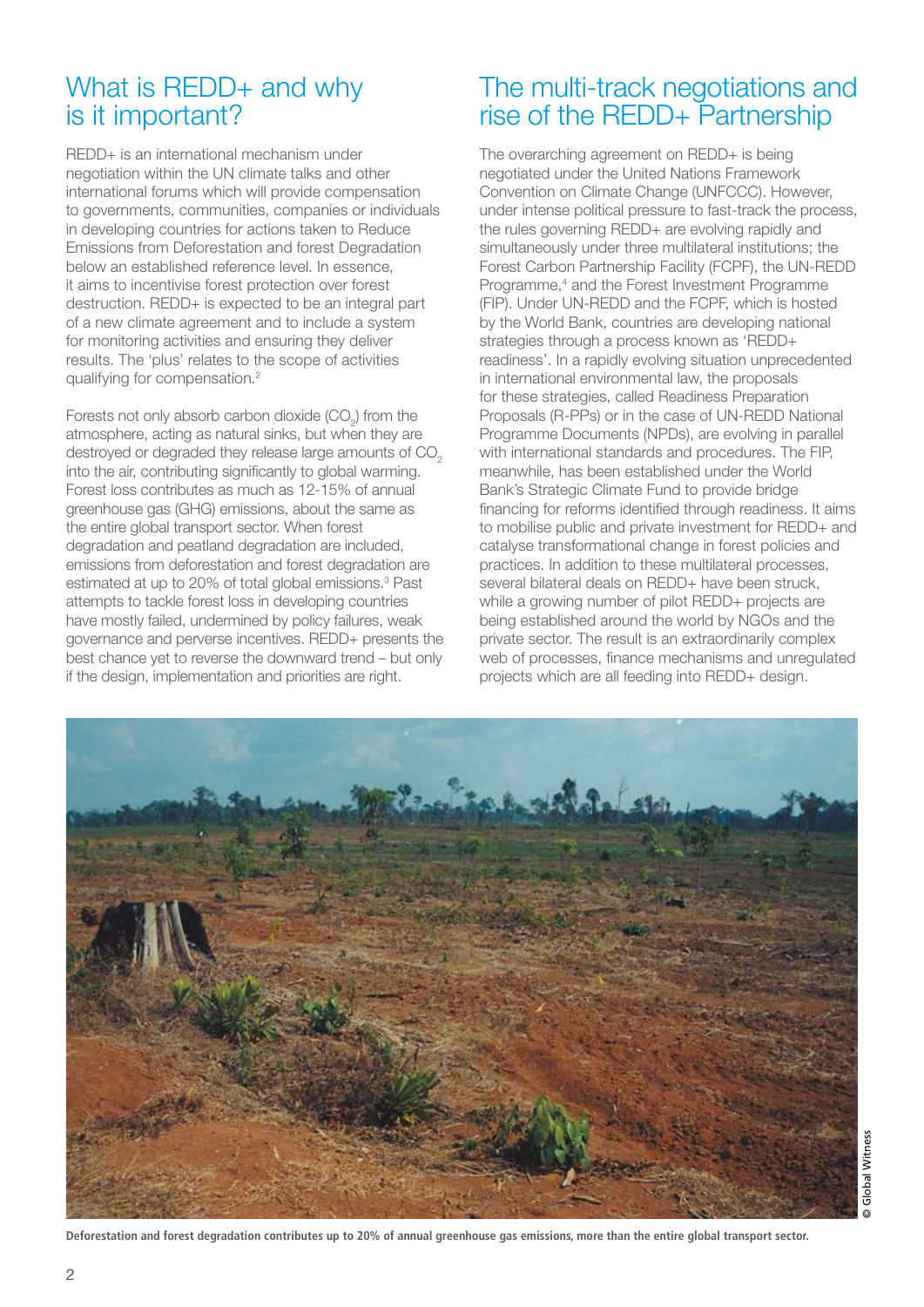

**Financial mechanisms for REDD+ should not subsidise industrial-scale extraction of timber from intact natural forests.**

The REDD+ Partnership rose out of the ashes of Copenhagen. Only recently were modalities for stakeholder engagement agreed after extensive controversy. These modalities still need to be "road tested" and developed through practice to ensure full and effective participation, particularly of indigenous peoples.

The newest multilateral initiative, the REDD+ Partnership, rose out of the ashes of the failed Copenhagen climate talks. The Partnership, formed in May 2010 and which as of October 2010 included 70 countries, aims to scale up REDD+ actions and finance and to improve transparency and coordination of initiatives and financial instruments pending the conclusion of a REDD+ agreement under the UNFCCC. These aims may appear practical given the many REDD+ initiatives and potential overlaps. But until its most recent meetings in China in October 2010, disagreements among Partners, lack of transparency and the exclusion of stakeholders hampered progress. More progress towards coordination has been achieved through joint consultations between the FCPF, UN-REDD and FIP than under the Partnership. However, there are signs the REDD+ Partnership is becoming more functional and transparent, having agreed modalities for stakeholder engagement in October, although these still need to be "road tested" and developed through practice to ensure full and effective participation, particularly of indigenous peoples. The Partnership has embarked on a programme of workshops, analyses and the development of a database, and is seeking stakeholder input to its 2011-12 work programme, to be agreed in Cancun where the next climate talks will be held from 29 November – 10 December 2010.

## REDD+ finance and the role of carbon markets

Eventually REDD+ is anticipated to involve the transfer to developing countries of US\$15-25 billion a year through a performance-based mechanism. So compensation will be based on results. Meanwhile, the groundwork is being laid to expand REDD+ to cover emissions from agricultural practices (known as REDD++), a move which would greatly increase anticipated financial flows.

The mechanism for long-term financing of REDD+ and disbursal of funds has not yet been determined but is expected to entail a combination of donor finance through public funds and private finance raised through the carbon markets. The role of the markets, however, is controversial. Proponents consider them the only practical means of providing the scale of finance needed for REDD+ to succeed. Opponents, meanwhile, consider they involve risks that are undermining climate mitigation while providing a means for developed countries to escape responsibility to reduce their own domestic emissions.

There are two types of carbon markets, compliance markets and voluntary markets. A compliance market is a market created by a regulatory act by national or subnational governments (e.g. under the Kyoto Protocol or through regional schemes); thus participants shape their economic behaviour to comply with the regulations. In contrast, participants in voluntary markets buy emission reductions for reasons such as public relations, personal commitments or corporate social responsibility.

Carbon credits are the currency of both the compliance and voluntary carbon markets. These credits operate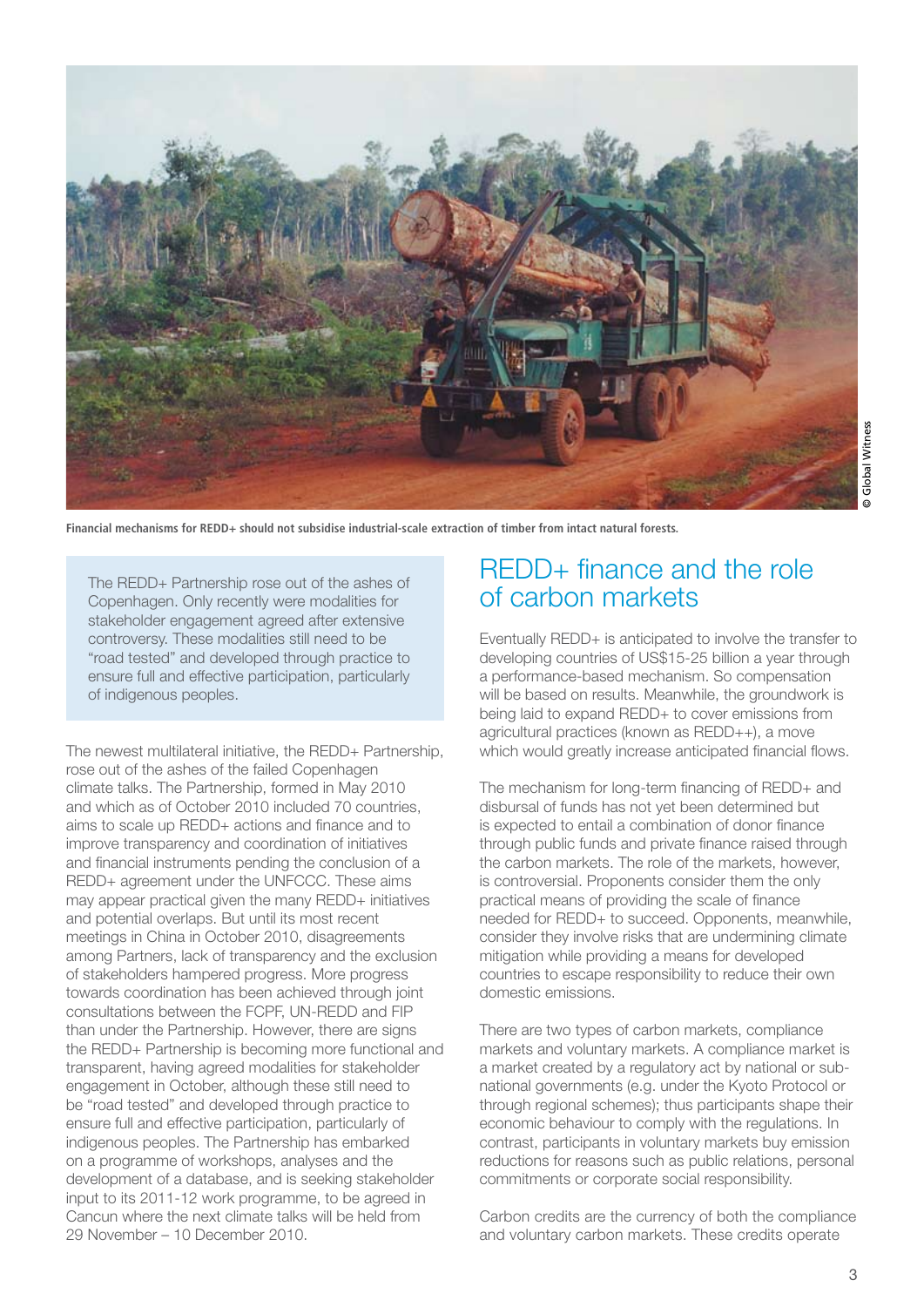

**Forest-dependent people often do not have recognised legal rights or titles to forest land and are vulnerable to evictions and loss of access.**

as permits that allow owners to emit a certain amount of carbon dioxide (or another greenhouse gas measured in units equivalent to carbon dioxide).5 They are allocated to countries or companies as part of cap-and-trade emissions regulatory regimes in which policymakers set a cap on total emissions and the market sets a price for those emissions through trading. Emitters above the cap purchase carbon credits in international markets from those which are below the cap. Over time, the intent is that regulators of compliance markets lower the cap and reduce the quantity of credits available, which in theory will increase the price of carbon and incentivise emissions reduction. Such regimes are considered a cost effective way of regulating emissions, though how effective they are is a matter of debate. In addition, carbon credits, operating as offsets, can be generated under the Kyoto Protocol's Clean Development Mechanism (CDM). This enables developed countries to offset their emissions by investing in projects that are meant to reduce emissions in developing countries where costs are lower.

Currently, credits for REDD+ projects are only available through the voluntary markets. Projects can be certified under standard setting schemes such as the Voluntary Carbon Standard (VCS)<sup>6</sup> and the Climate Community and Biodiversity Alliance (CCBA). Projects that rate highly in terms of sustainability, verifiability, and social responsibility command higher prices for carbon credits. The CDM is the only compliance market currently available for land use projects. However, it includes only reforestation and afforestation (tree planting7 ); projects which protect existing forests and

generate REDD+ credits are excluded. The first REDD+ credits to be offered as part of a compliance market are likely to be under the California cap-and-trade programme but it is already attracting criticism from environmental groups. The CDM, meanwhile, has been the subject of extensive criticism for its environmental and social impacts and tainted by evidence of fraud, leading to a recent suspension of issuance of credits.<sup>8</sup>

## The challenges and risks of REDD+

While REDD+ presents an unprecedented opportunity to mobilise countries and reform the failed policies and practices that have driven forest loss, it also entails enormous challenges and carries a considerable risk of failure. The challenges to REDD+ design and implementation include:

- Establishing the global, national and sub-national architecture for REDD+ to manage and track disbursements and monitor programmes and funds to enable performance-based payments in the readiness phase as well as on the basis of results in terms of emissions reductions.
- Ensuring transparency of the money flows both through the international mechanisms and domestically within recipient countries.
- Identifying needs and building capacities to ensure good governance and effective enforcement in countries where institutions are weak.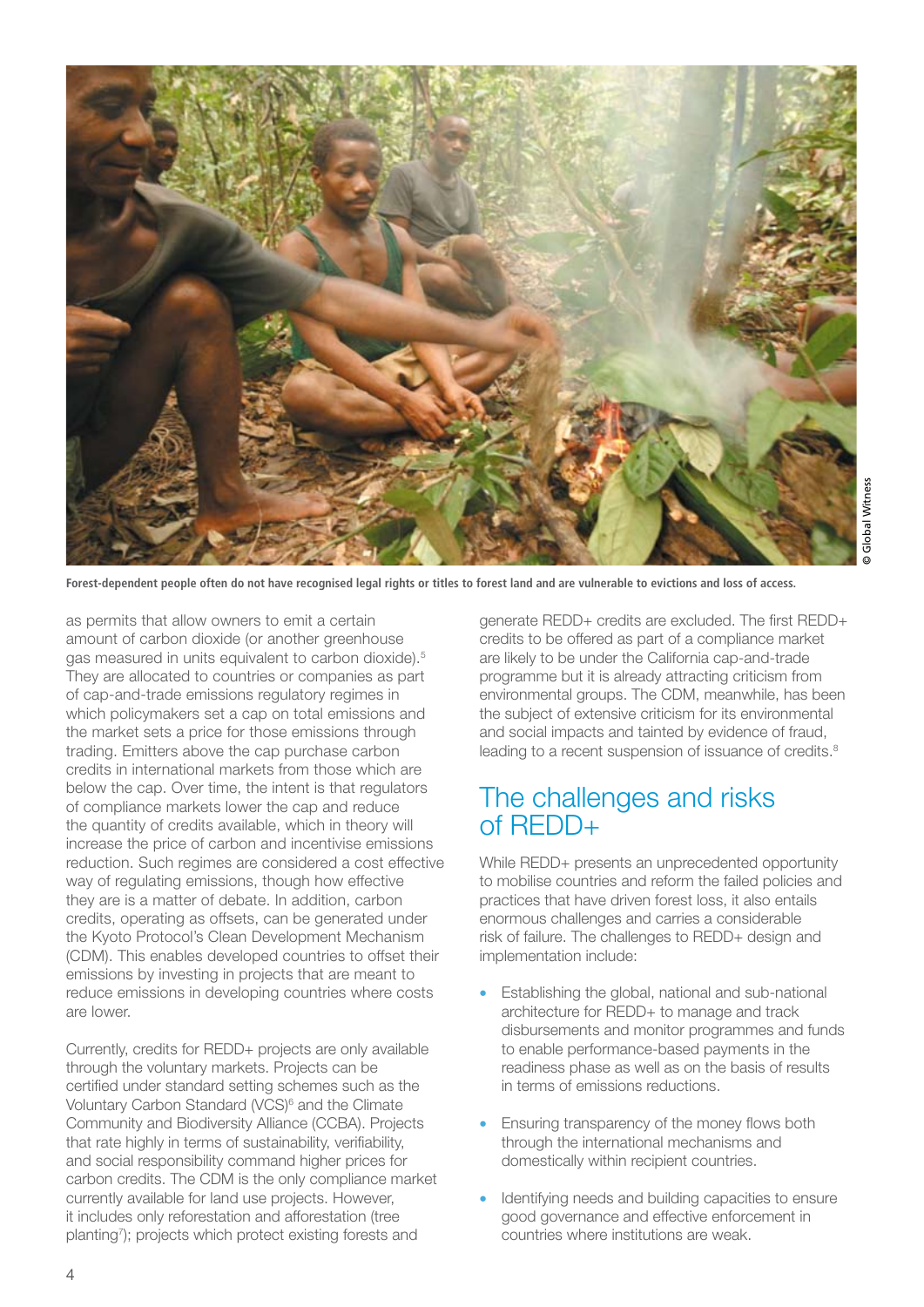- Ensuring REDD+ delivers social benefits with full and effective participation of stakeholders in REDD+ design and implementation, particularly civil society, indigenous groups and forest-dependent communities, many of whom live in remote places.
- Ensuring REDD+ delivers environmental benefits and prioritises the protection of intact natural forests and removes perverse incentives that could otherwise support industrial-scale extraction of timber and forest products within intact natural forests.
- Setting reference levels for countries where data is poor or non-existent.
- Establishing minimum standards for good governance and social and environmental safeguards necessary to avert risks.
- Establishing a REDD+ monitoring system to measure, report and verify (MRV) emissions reductions as well as to monitor, report and verify progress towards good governance and the implementation of social and environmental safeguards.
- Establishing national systems for governance assessment and monitoring that include participatory independent monitoring led by local civil society and involving all stakeholders, thus increasing transparency and inclusiveness in the design, implementation and review of REDD+ activities.
- Establishing principles and criteria for the fair distribution of benefits and financial incentives across countries, and ensuring benefits are distributed equitably in-country and reach forest communities.
- Establishing an effective complaints and redress mechanism through which those affected by negative impacts of any REDD+ activity can voice their concerns, infractors can be prosecuted and affected people provided with adequate compensation.
- Ensuring emissions reductions are permanent and additional (i.e. would not have taken place anyway) and that forest destruction is not shifted elsewhere ('leakage').

The principal risks inherent in REDD+ relate to anticipated social and environmental impacts and the consequences of poor governance.

## Poor governance

#### *(i) Corruption and misappropriation of REDD+ funds*

Corruption presents a problem in most countries preparing to receive REDD+ funds. Many rank low when measured against internationally accepted corruption and governance indicators.9 They have fragile governance structures, weak institutions, and poor legal frameworks and/or enforcement records which have led to widespread illegality in the forest sector. Consequently the risks of inequitable distribution, elite capture, misappropriation of funds, deception, carbon

crime and conflict are high. Moreover, lack of financial transparency and poor record keeping increase the risk that REDD+ funds will be misappropriated or diverted to other projects according to political agendas.

#### *(ii) Criminal activity*

Weak governance will provide new opportunities for criminal activities, including carbon fraud, and eventually the involvement of organised crime. Poor law enforcement and the levels of illegality in the timber industry indicate many of these countries will be unprepared to deal with the challenges carbon crime will present. Unless strong laws are enacted and supported by effective law enforcement, there is a substantial risk that vested interests and criminal elements will undermine REDD+ and prevent it from achieving its objectives.

Carbon markets add another layer of complexity to governance issues. Regulatory regimes in many REDD+ countries are weak, making any forest carbon market established in those countries vulnerable to exploitation by organised crime, as well as tax fraud and money laundering. The risk of organised crime involvement is amplified by the significant funding for REDD+ which carbon markets are expected to generate.

# **Cambodia**

For over 15 years, Global Witness has investigated corruption and conflict in Cambodia, exposing how mismanagement of the forest sector has fuelled conflict, corruption and human rights abuses. Despite years of promises by Cambodia's government to reform the forest sector, high level corruption and illegal trade in timber continues across the borders with Lao PDR, Viet Nam and Thailand. Lack of transparency and accountability, and ongoing corruption in Cambodia, risk undermining the implementation of REDD+.

In 2002, a logging moratorium was introduced, with the majority of forestry concessions cancelled by 2006 and replaced with annual coupes. The Government recently took steps to reform forest management and endorsed a national forest plan including law enforcement. In early 2010, Prime Minister Hun Sen changed the leadership of Cambodia's Forest Administration. The extent to which these efforts will address the underlying causes of deforestation, including illegality and corruption, is yet to be determined.

REDD+ provides an opportunity for enabling governance reform. However, a robust system to monitor its implementation, coupled with law enforcement, is essential to ensure these reforms tackle the underlying causes of deforestation. Regional cooperation with law enforcement agencies in neighbouring countries is also essential to address illegal cross-border timber trade.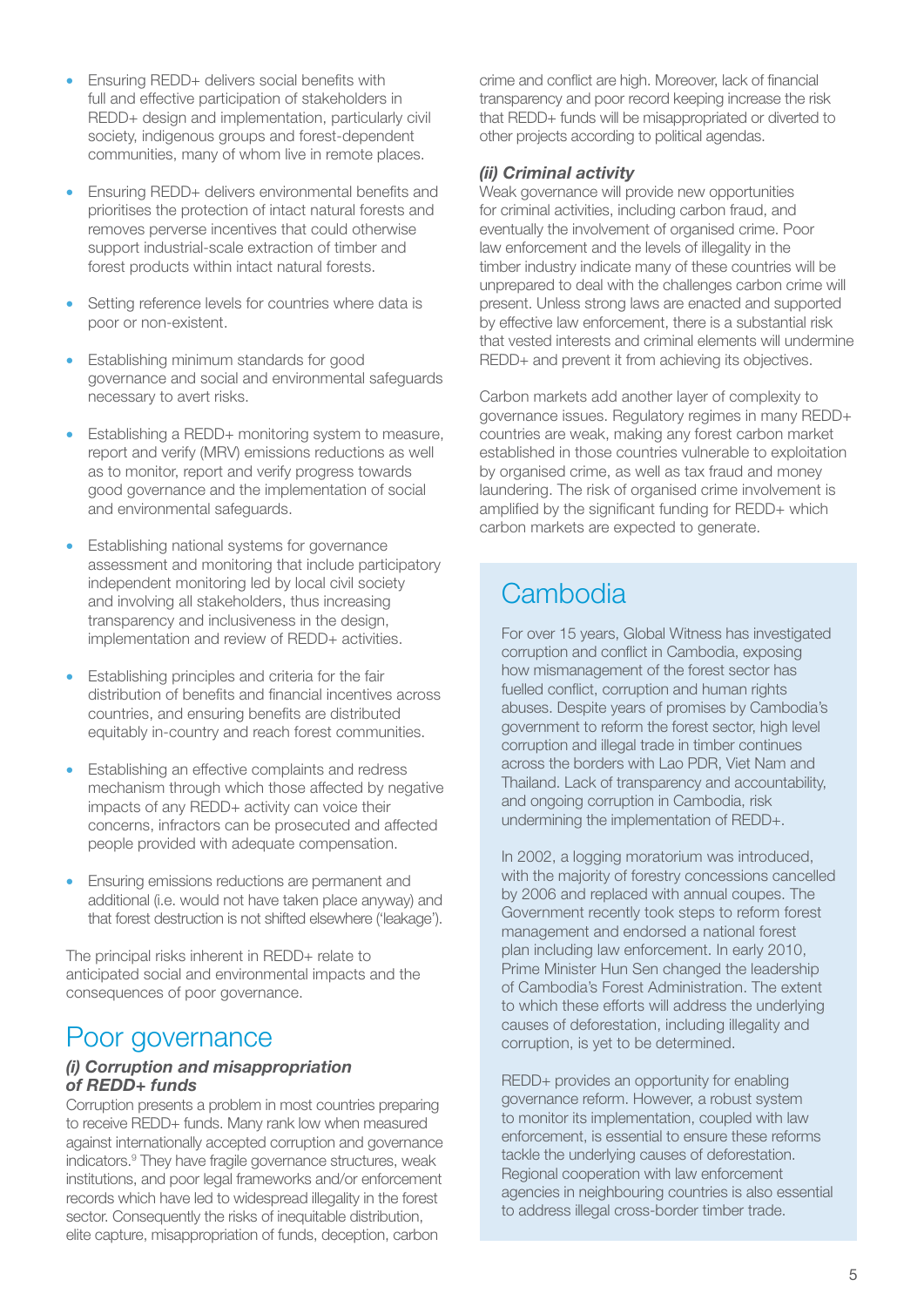# Corruption risks

Based on real cases in countries undergoing 'REDD+ readiness' or in projects under the CDM, the following corruption risks have been identified:10

#### **• Inappropriate validation**

Bribery, corruption or conflicts of interest can influence validators' decisions with regard to projects. Fraud can also take the form of project sponsors presenting inaccurate or misleading data.

#### **• Overestimation of carbon benefits**

There may be strong incentives to overestimate the amount of carbon emissions reduced / carbon stocks enhanced. Agencies responsible for measuring, reporting and verifying emissions (MRV) may also be subject to political pressure from state elites wanting to maximise the potential of emission reduction schemes to generate revenues.

#### **• Verification of fictitious projects**

MRV governance weaknesses could result in verification of projects that never took place or developers seeking payments for illegitimate projects.

#### **• Double-counting and fraudulent trade of carbon credits**

There have been instances of commercial fraud in carbon credit trading on global carbon markets, including practices such as selling fictitious credits for non-existent or illegitimate projects, or with the same credits sold to multiple buyers. Such practices are made possible by poorly regulated carbon markets and the intangible and complex nature of carbon credits.

#### **• Misappropriation of carbon rights**

In some countries corrupt carbon brokers and project developers may be taking advantage of opaque negotiation processes to take over local landowners' carbon rights in a fraudulent manner, in some cases with the complicity of government officials.

## Social impacts

People who live in or around forests and have depended upon them for generations are often not recognised under domestic laws as having rights or legal title. Even if land ownership is recognised, land title documents are often poorly maintained or easily forged. Indigenous and forest dependent peoples are, therefore, vulnerable to political interests, corrupt officials or fraudsters claiming ownership over the forest or its carbon. REDD+ money intended for social development could also be misappropriated.

Although it is usually assumed that the owner of the forested land also owns the carbon, an alternative view has emerged that carbon ownership should be considered as a separate property right distinct from land ownership. Separating carbon rights from land ownership carries several risks. The intangible nature of 'carbon rights' means the only physical evidence of ownership is a piece of paper and/or an electronic record in a register. This makes fraudulent claims of ownership more difficult to detect. Moreover, as an arbitrary legal fiction it is less likely to be understood or valued properly. Owning and trading in 'air' is not easy to communicate.

Unclear land tenure and legal rights could lead to evictions and loss of access to the forest's basic goods and services by those dependent on them. Thus the risk of conflict and social unrest is very real and of great concern.

## Environmental impacts

REDD+ has the potential to enhance biodiversity as well as water and soil conservation. But it cannot be assumed this will be the case. If REDD+ is poorly designed and implemented there is a risk it could incentivise the expansion of industrial scale logging operations into intact natural forests, thereby leading to the conversion of carbon dense natural forests into biodiversity-poor plantations or degraded forests. There is also a risk of displaced pressures, whereby protecting high carbon forests in one area leads to additional pressure to convert or degrade other ecosystems that may be important for biodiversity or flood regulation, such as wetlands. Moreover, actions which protect one area may result, directly or indirectly, in shifting exploitation to another area (such as converting non-forested peatlands to agriculture) and thereby increasing emissions (leakage), while forest fires or disease could mean that emissions reductions are not permanent.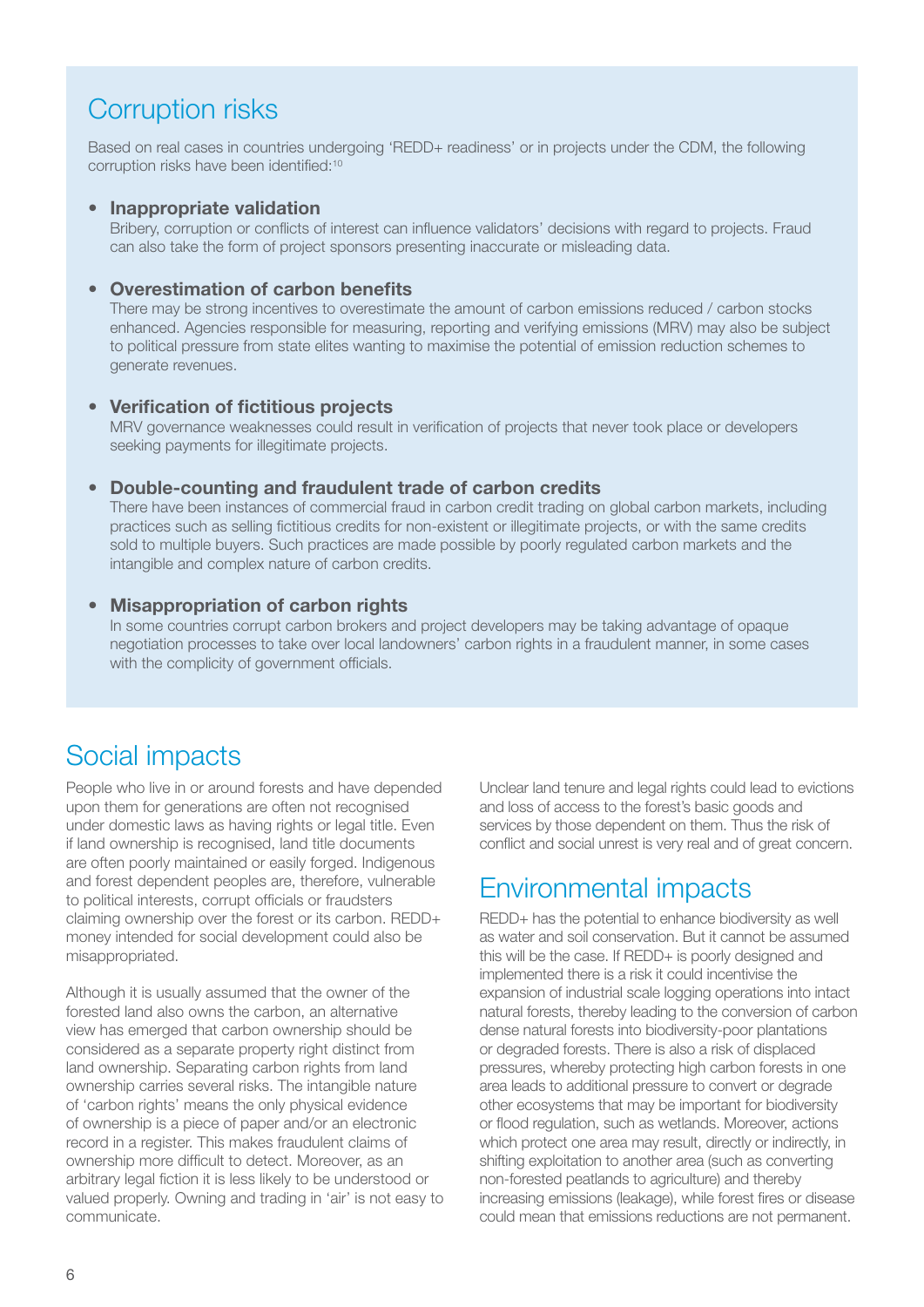

**REDD+ should empower forest-dependent communities to develop strategies to prevent encroachment and illegal activities.**

## The importance of governance, enforcement and safeguards

Money alone will not stop forest destruction. The main drivers of deforestation and forest degradation, such as agricultural expansion, logging, road building and other infrastructure development, are often symptoms of a broader failure of governance and lack of law enforcement. The lessons of history are evident. If we fail to act on them and do not prioritise governance, enforcement, financial transparency and safeguards to avert risks, implemented in the context of policies that ensure social and environmental benefits ('multiple benefits'), REDD+ will not only fail, it will accelerate destruction and descend into conflict. This much is certain.

REDD+ cannot be removed from its governance context – governance is the cornerstone on which REDD+ will succeed or fail. The potential for perverse outcomes could be further complicated by carbon markets because of the significant funding they could generate and the greater controls needed to regulate them. The fundamental requirements of good governance for REDD+ implementation are:

- 1. Clear, coherent policy, laws and regulations (setting the rules),
- 2. Effective implementation and enforcement of those policies, laws and regulations (ensuring the rules are followed), and
- **3.** Transparent and accountable decision-making and

## Corruption and "carbon cowboys" in Papua New Guinea

In 2009, a number of media reports alleged that Papua New Guinea's Office of Climate Change was fraudulently issuing forest carbon credits, by claiming ownership of forest carbon and trading it with foreign companies without any legal right to do so. These transactions were allegedly worth millions of dollars. In July 2009, the head of Papua New Guinea's Office of Climate Change was suspended amid allegations of improper deals involving carbon credits.<sup>11</sup>

Throughout 2009 there were also reports of "carbon cowboys" operating in PNG, who were accused of manipulating local forest owners to surrender their carbon rights. Villagers were reported to have been threatened at gunpoint to hand over their rights.<sup>12</sup>

institutions (ensuring the system functions transparently and equitably and incorporates checks and balances).<sup>13</sup>

The high-risk context in which REDD+ activities will take place has led to an increasing recognition of the importance of incorporating social and environmental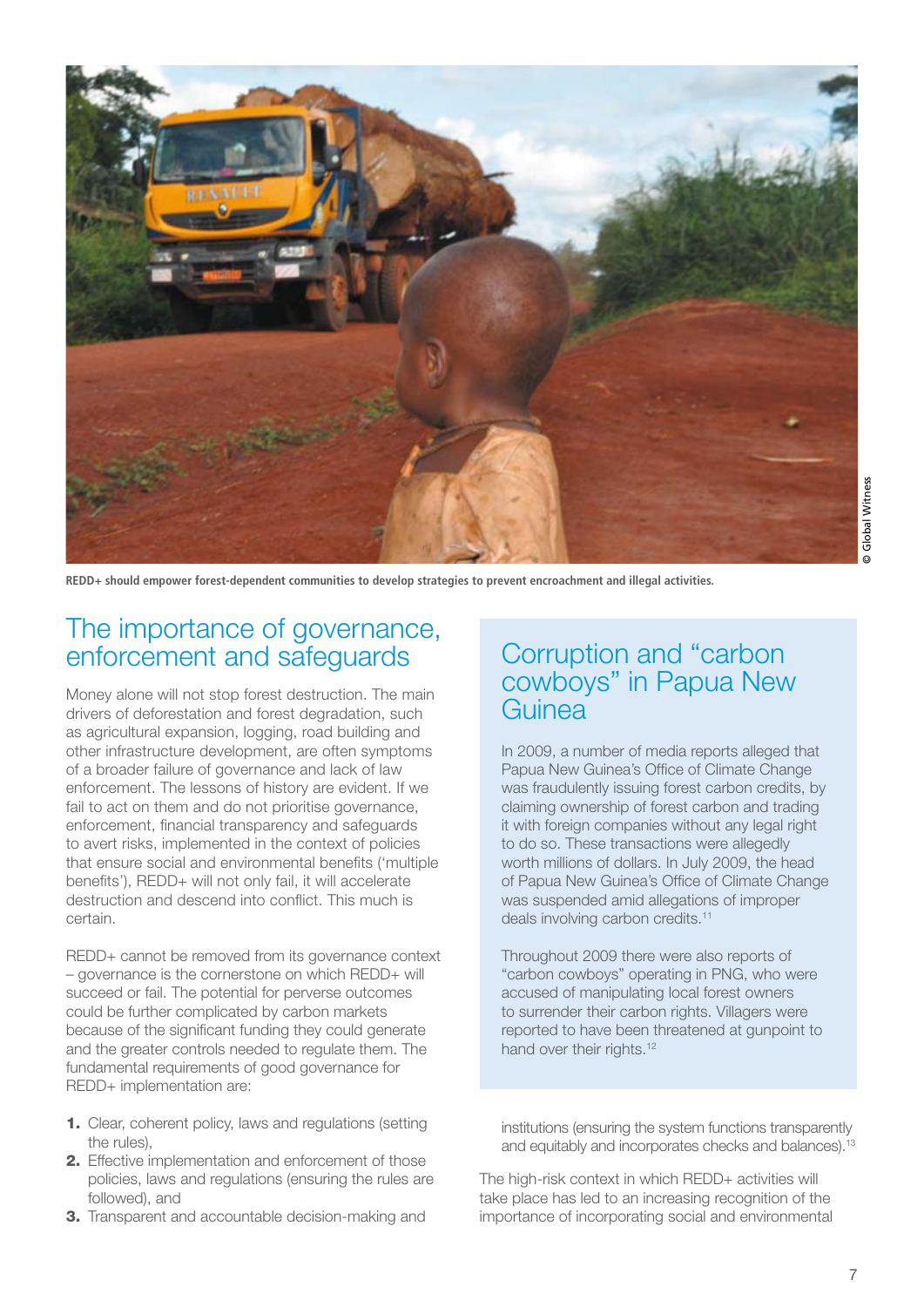safeguards as well as provisions to ensure good governance of REDD+. In essence, safeguards are measures to prevent adverse impacts, and as such are central to achieving emissions reductions. Seven safeguards were eventually agreed on in draft form by negotiators in Copenhagen in December 2009 (see box below). These include provisions on governance as well as measures to prevent social and environmental harm. However, provisions to ensure they are implemented, monitored, reported on and verified are less easy to agree, especially in the UNFCCC where so many countries need to reach consensus and broader issues are in play. Monitoring, reporting and verification of the safeguards, which collectively provide the teeth to ensure their implementation, are particularly controversial and are expected to continue to be a source of controversy in Cancun. However, outside the UNFCCC, progress is being made under UN-REDD, the FCPF and the FIP to develop common minimum standards on safeguards, and to provide guidance on their monitoring, reporting and verification.

## Draft REDD+ Safeguards agreed in Copenhagen

- 1. Consistency with national forest programmes and international agreements (policy coherence)
- 2. Transparent and effective governance structures
- 3. Respect for knowledge and rights of indigenous peoples and local communities
- 4. Full and effective participation of relevant stakeholders
- **5.** Consistency with conservation of biodiversity and ensuring against conversion of natural forests
- 6. Addressing risk of reversals (ensuring permanence)
- **7.** Reducing displacement of emissions (addressing leakage)

Global Witness is advocating for:

- strong safeguards in the UNFCCC REDD+ text
- common minimum standards on governance and safeguards across REDD+ delivery mechanisms that reflect best practice
- provisions that ensure good governance of REDD+ and implementation of safeguards
- a robust system for monitoring, reporting and verification of safeguards implementation and governance provisions.

# Carbon Harvesting Corporation and Liberia

Global Witness recently investigated a proposed deal between the Liberian government and the UKbased Carbon Harvesting Corporation (CHC). CHC had sought the allocation of a 400,000 hectare forest concession - which would have been by far the country's largest forest concession - from which to sell carbon credits on voluntary carbon offset markets.

After examining the financial, social and environmental implications of the deal, Global Witness became aware of irregular payments allegedly made by the head of CHC to members of the Liberian government. Global Witness forwarded this information to the City of London Police's Overseas Anti-Corruption Unit (OACU), which subsequently made an arrest and initiated an investigation. At the time of writing, the OACU has not formally laid charges relating to the alleged bribery, and the investigation is ongoing.

The Liberian government has also initiated an investigation into those connected with the proposed CHC deal. Following the OACU arrest and a report in the Financial Times,<sup>14</sup> Liberian President Ellen Johnson Sirleaf announced the formation of an investigative committee, led by Counsellor T. Negbalee Warner. The committee's findings, released in October 2010, have led to swift action by the President, who has referred several government officials to the Liberian Justice Ministry for further investigation. It remains unclear, however, whether all of the committee's recommendations regarding those who should be held to account for their involvement in the deal will be followed.

# Priorities for REDD+

The sums pledged for 'REDD+ readiness' are enormous and expectations for future financial flows are even higher. Inevitably there will be competition for funds and differences of opinion on priorities for spending. Based on the assumption that payments will ultimately be for results in terms of carbon, the emphasis to date has been on technological issues around setting reference levels and methodology for measuring emissions reductions. But this is like trying to build one wall of a house without laying the foundations. The first and overriding priority should be to build a foundation which ensures good governance of REDD+ and implementation of safeguards and prepares for the inevitable enforcement challenges. Only then can emissions reductions be achieved and, more importantly, maintained.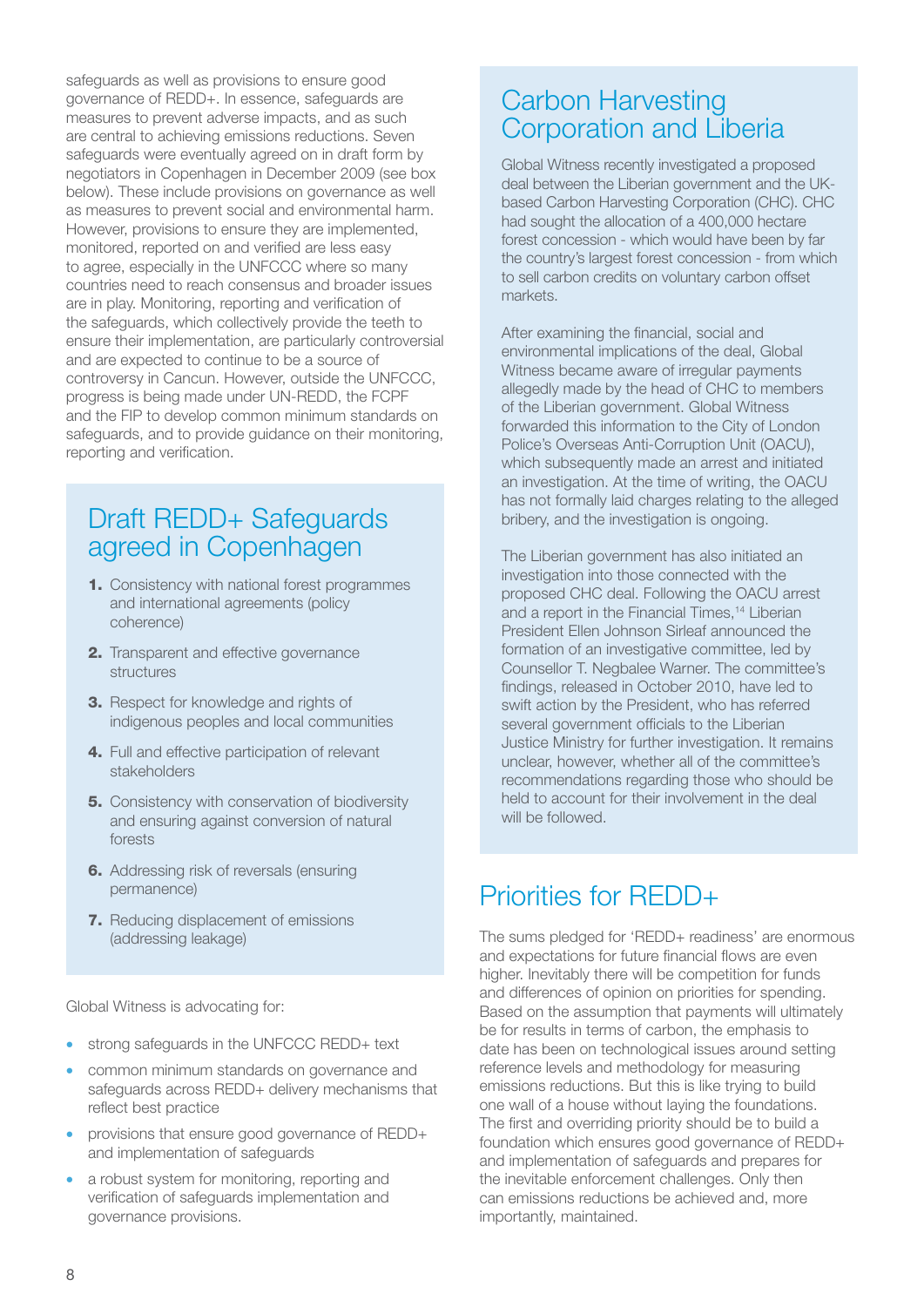## Building blocks for good governance and enforcement of REDD+

- **• Genuine inclusive and participatory processes for design and implementation of REDD+ at national and international levels.**  Standards vary widely. Experience to date must be analysed and used to improve standards and processes going forward.
- **• Comprehensive and independent country assessments of governance challenges and weaknesses.**

One-off assessments are required using methodology being trialled in pilot countries to diagnose needs and determine the governance reforms necessary.15

- **• Appropriate, targeted and sustained capacity building programmes for all stakeholders.** Capacity building programmes should be developed on the basis of governance and needs assessments. They must be fit-forpurpose and cover *all* aspects of REDD+, not just setting reference levels and measuring emissions reduction.
- **• Practical systems for monitoring governance and safeguards implementation ('noncarbon' monitoring).**

As well as MRV of emissions reductions, monitoring systems are needed to track and verify: a) progress on building good governance and implementing social safeguards, and b) environmental benefits and impacts. To build confidence and trust and guard against vested interest, they should incorporate independent monitoring of REDD+ implementation (IM-REDD) involving civil society. Extensive experience can be drawn on to develop standards for IM-REDD, including Independent Forest Monitoring programmes implemented in Asia, Africa and Latin America.<sup>16</sup>

**• Analysis and application of lessons learned from the CDM.** 

Lessons must be learned from the difficulties that have arisen under the CDM, particularly corruption risks, and those lessons applied constructively to REDD+.

**• Stronger coordination between REDD+ and FLEGT (forest law enforcement, governance and trade) initiatives to ensure they reinforce each other.**

A wealth of knowledge and experience exist from attempts to tackle illegal logging and strengthen forest law enforcement and governance. It must be drawn upon and applied to REDD+ to avoid repeating past mistakes or 'reinventing the wheel'. The REDD+ and FLEGT communities have been working largely separately at national and international levels. This needs to be rectified since coordination between them is essential to ensure optimum outcomes.

**• Engaging the regulatory and enforcement community in the design of REDD+.**

Experience with regulating wildlife trade and ozone-depleting substances has shown that failure to engage the enforcement and regulatory community in the design of international frameworks results in loopholes and unanticipated illegal trade. Regulatory and enforcement officers must be engaged now to ensure REDD+ is practical and enforceable.

- **• Building cooperative enforcement mechanisms to combat organised crime.**  Organised crime knows no borders. Cooperation between law enforcement agencies within and between countries engaged in REDD+ is essential to establish communication channels, share information, and enable cross-border operations. Mechanisms already established to tackle cross-border environmental crime, such as in the wildlife sector, should be drawn on to inform REDD+ enforcement and, if appropriate, could be expanded to encompass REDD+ related crime.
- **• Transparent financial mechanisms and auditing tools to fight corruption.**

Lessons must be learned and applied from initiatives such as the Extractive Industries Transparency Initiative (EITI). In addition, existing and emerging systems for auditing, such as corruption audits, participatory audits and performance audits, need to be analysed and the lessons applied to develop standards and guidelines for REDD+.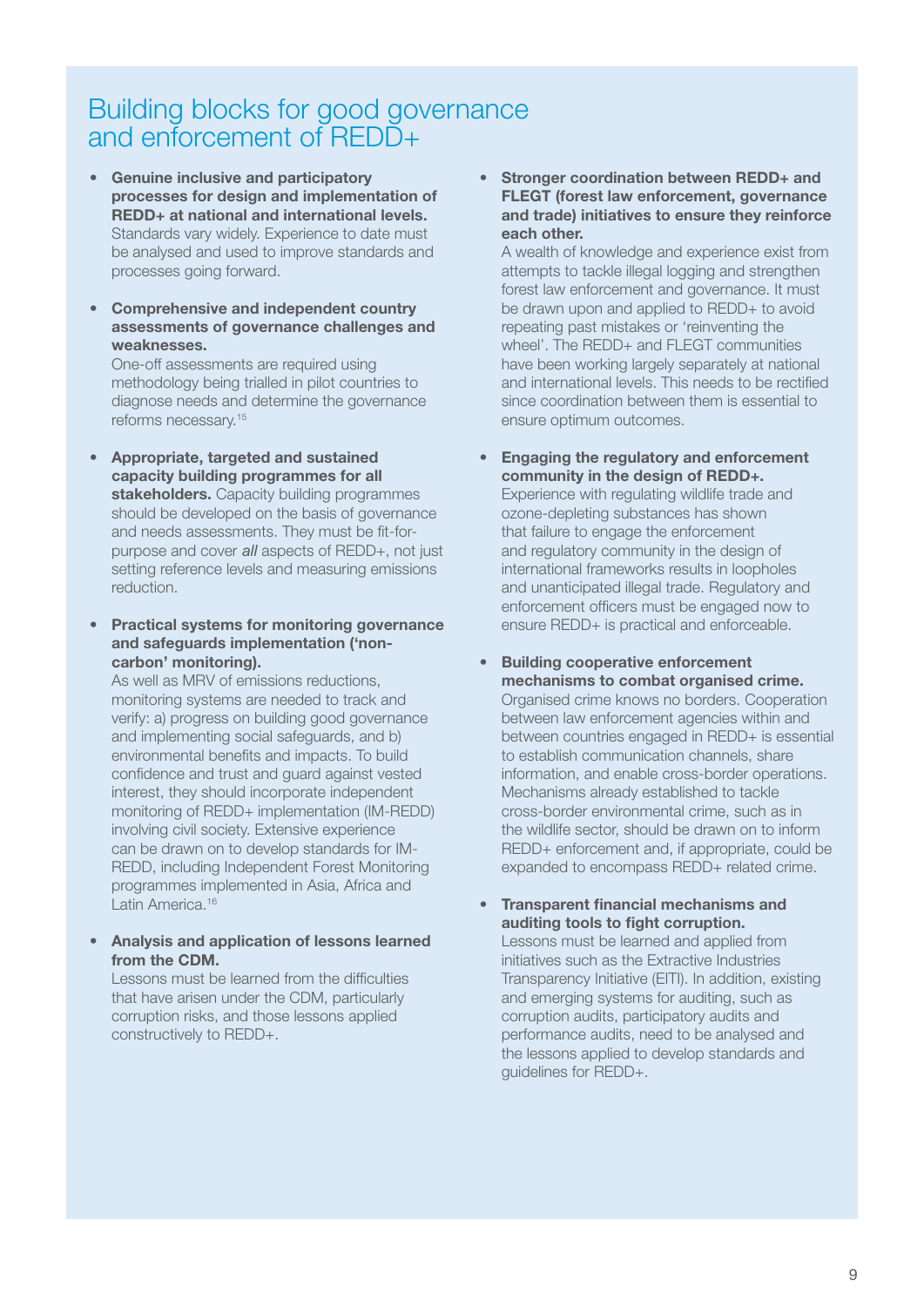## Recommendations

- REDD+ readiness activities should prioritise the establishment of building blocks for good governance, including effective law enforcement, and financial transparency.
- **2** The UNFCCC REDD+ agreement should include provisions for strong safeguards and good governance and means to ensure their implementation.
- 3 A REDD+ monitoring system should incorporate robust systems for 'non-carbon' monitoring as well as MRV of emissions reductions, i.e. systems for monitoring: a) governance and social safeguards, and b) environmental benefits and impacts.
- A National systems for governance assessment and monitoring should include participatory independent monitoring led by local civil society and involving all stakeholders.
- **5** REDD+ policies should ensure social and environmental benefits ('multiple benefits').
- **6** The UNFCCC REDD+ agreement should include a specific objective to protect intact natural forests in developing countries from deforestation or further degradation.
- Financial mechanisms for REDD+ should explicitly exclude funds being used to support or subsidise activities which result in carbon emissions, including industrial logging or conversion of forests to plantations.
- 8 REDD+ funds should empower indigenous peoples and forest-dependent communities to develop strategies to prevent encroachment and illegal activities, for example through independent monitoring.
- REDD+ should support sustainable alternatives to industrial logging that contribute lasting and equitable development benefits to forest communities and the economies of developing countries.
- **1** REDD+ policies and actions should prioritise the protection of intact natural forests and support the restoration of degraded forests using mixed indigenous species.
- It should be made clear in the process of defining activities to be funded by REDD+ that 'sustainable management of forests' excludes management activities resulting in carbon emissions, and that supporting such activities is subsidiary to the protection of intact natural forests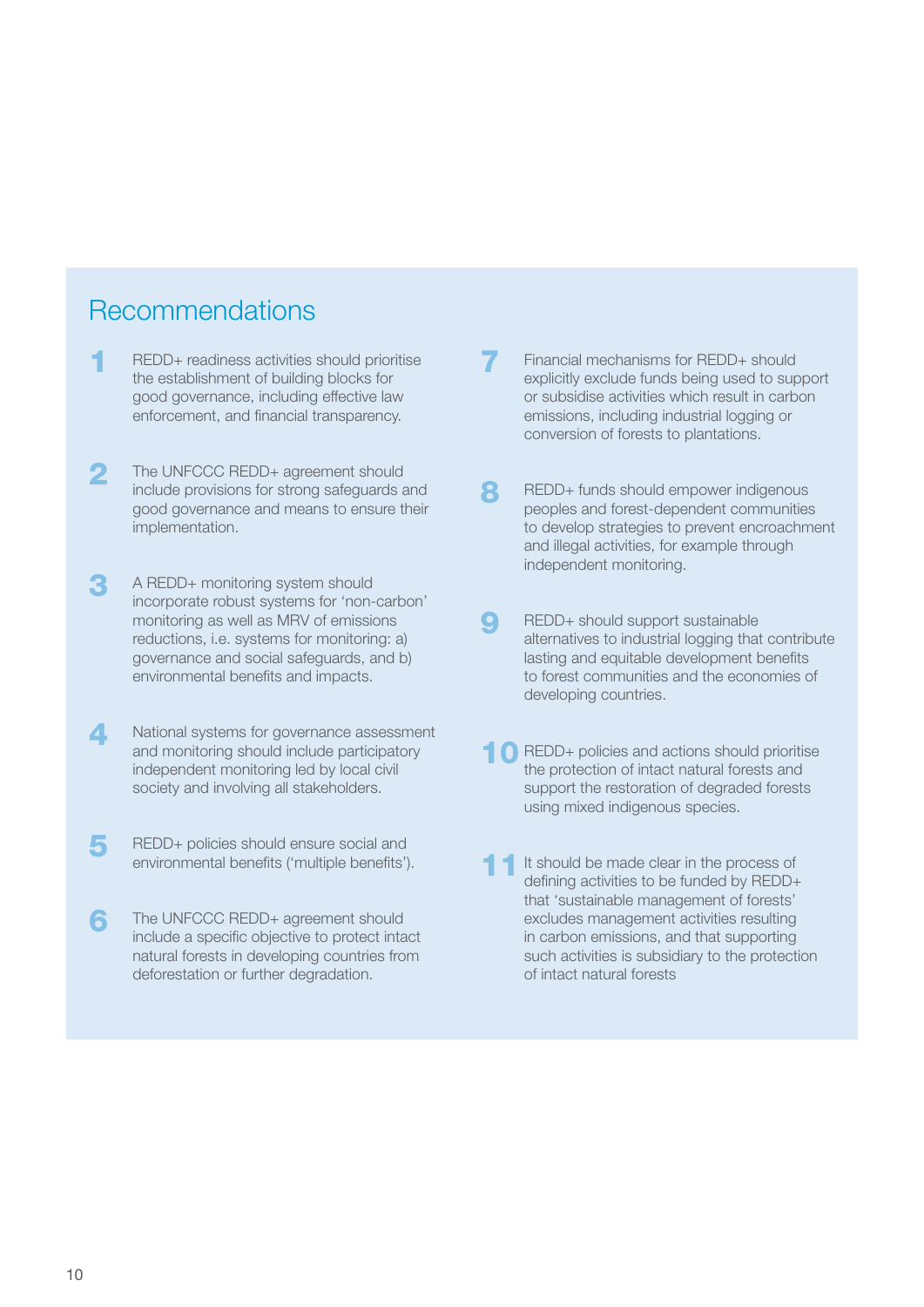# Further reading

*A Decade of Experience, Lessons Learned from Independent Monitoring*. Global Witness November 2009.

*Building Confidence in REDD: Monitoring Beyond Carbon*, Global Witness, November 2009.

*Principles for Independent Monitoring of REDD (IM-REDD)*, Global Witness, June 2010.

Jade Saunders and Rosalind Reeve, *Monitoring governance for implementation of REDD+*, background paper presented at Expert workshop on Monitoring Governance Safeguards in REDD+, May 24-25, 2010, Chatham House, London.

Joëlle de Sépibus, *The environmental integrity of the CDM mechanism – A legal analysis of its institutional and procedural shortcomings*, Swiss National Centre of Competence in Research, Working Paper No 2009/24, May 2009.

Marie Chêne, *Corruption, auditing and carbon emission reduction schemes*, Transparency International, U4 Expert Answer no 251, 6 Jul 2010.



**REDD+ should prioritise the protection of intact natural forests and support the restoration of degraded forests using mixed indigenous species.**

# End notes

- During the Copenhagen climate conference in December 2009, Australia, France, Japan, Norway, the UK and the US pledged US\$3.5 billion to finance REDD+ from 2010 to 2012. Further funding was pledged by Denmark, Germany and Sweden, bringing the total to over US\$4 billion by May 2010 when Presidents and Ministers met for the Oslo Forest and Climate Conference. For further information see www.oslocfc2010.no
- The five activities agreed by negotiators in Copenhagen to be included within REDD+ are: (a) reducing emissions from deforestation; (b) reducing emissions from forest degradation; (c) conservation of forest carbon stocks; (d) sustainable management of forest; and (e) enhancement of forest carbon stocks. Collectively the last three represent the 'plus'. At the time of writing, negotiations on REDD+ have reopened, including negotiations on the scope of the mechanism, meaning final agreement on the five activities is uncertain.
- See G. R. van der Werf, D. C. Morton, R. S. DeFries, J. G. J. Olivier, P. S. Kasibhatla, R. B. Jackson, G. J. Collatz and J. T. Randerson, *CO2 emissions from forest loss*, Nature Geoscience, Vol. 2, Nov 2009. A summary of the report is available at: http://www.biology.duke.edu/jackson/ng09.pdf
- The UN-REDD Programme is implemented jointly by the UN Food and Agriculture Organisation (FAO), the UN Environment Programme (UNEP) and UN Development Programme (UNDP).
- 5 Emissions are measured in metric tons of CO<sub>2</sub> equivalent (MtCO2e). CO<sub>2</sub> is used as the reference gas against which the other greenhouse gases are measured since it has the smallest global warming potential or GWP.
- In August 2010, a REDD methodology was approved for the first time under the VCS Programme. For further information see http://www.gazprom-mt.com/mediacentre/article. asp?pressid=47
- **7** Reforestation is the process of restoring forests on land that was once forested. Afforestation is the process of creating forests on land that was previously unforested.
- 8 See, for example, *World Bank Defends Controversial HFC Carbon-Cut Plants*, Michael Szabo, Reuters, 23 Aug 2010 http://af.reuters.com/article/energyOilNews/ idAFLDE67M14920100823
- Such as the World Bank Worldwide Governance Indicators, or the Transparency International Corruption Perceptions Index.
- 10 Marie Chêne, *Corruption, auditing and carbon emission reduction schemes,* Transparency International, U4 Expert Answer no 251, 6 Jul 2010.
- 11 See reports of the Australian Broadcasting Corporation on 1 July 2009 at http://www.abc.net.au/news/ stories/2009/07/01/2613841.htm?section=world
- 12 See http://www.rightsandresources.org/blog.php?id=493
- 13 Jade Saunders and Rosalind Reeve, *Monitoring governance for implementation of REDD+*, background paper presented at Expert workshop on Monitoring Governance Safeguards in REDD+, May 24-25, 2010, Chatham House, London.
- 14 See the Financial Times reports "Probe as carbon deal hit by bribe accusations" and "Police probe as carbon deal hit by bribe accusation", 4 June 2010
- 15 World Resources Institute (WRI), the World Bank and UN-REDD are all developing tools for governance assessments, the most advanced of which is being piloted by WRI.
- 16 See Global Witness's report *A Decade of Experience, Lessons Learned from Independent Monitoring*, November 2009.